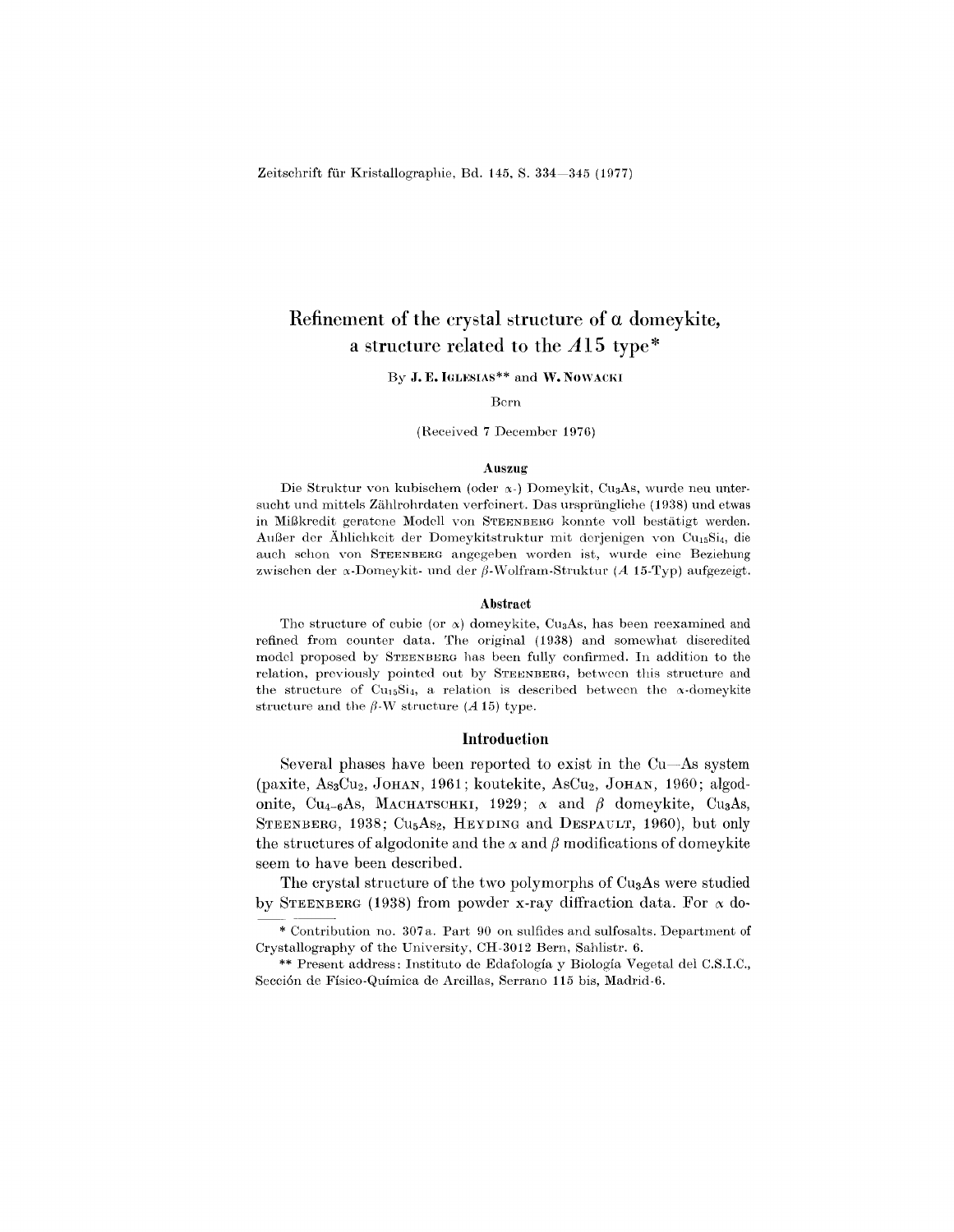meykite he proposed a model based on space group  $T_d^6 - I_4^4 = I_4^4 + I_4^4 = I_4^4 + I_4^4 = I_4^4 + I_4^4 = I_4^4 + I_4^4 = I_4^4 + I_4^4 = I_4^4 + I_4^4 = I_4^4 + I_4^4 = I_4^4 + I_4^4 = I_4^4 + I_4^4 = I_4^4 + I_4^4 = I_4^4 + I_4^4 = I_4^4 + I_4^4 = I_4^4 + I_4^4 = I_4^$ which he reported a cell edge  $a = 9.612 \text{ Å}^1$  and interatomic distances of 2.57 A for Cu-Cu and 2.64 A for Cu-As. This model has been critisized by WYCKOFF (1964) on the basis of producing a Cu-As distance considerably in excess of the sum of the neutral radii. It is perhaps significant that STEENBERG reports a Cu-As distance of 2.36 Å for the hexagonal polymorph  $\beta$  domeykite), which he considers to be too short, but PAULING (1947) predicts a Cu-As distance of 2.38 A for covalently bonded atoms, and it would appear that the distance obtained by STEENBERG for the hexagonal modification is in good agreement with the expected value, while the distance obtained in the structure of the cubie form would be too long. On the basis of the similarity that STEENBERG found between the structure of  $\alpha$  Cu<sub>3</sub>As and that of Cu<sub>15</sub>Si<sub>4</sub>, which defines type  $D8<sub>6</sub>$  of *Strukturbericht* (1937), PEARSON (1958) suggests that perhaps the stoichiometry of  $\alpha$  domeykite would correspond to  $Cu<sub>15</sub>As<sub>4</sub>$ . Since STEENBERG's structure was obtained from powder data it was felt that a study on a single crystal would be justified to clear matters up.

## **Experimental**

Black fragments of  $\alpha$  domeykite were obtained from sample AK 304-64 of the mineralogical collection of this laboratory, which originates from Mohawk No.2 Mine, Keweenaw County, Michigan. The crystal selected for this study was a wedge shaped fragment with approximate dimensions  $0.11 \times 0.17 \times 0.04$  mm. Oscillation and Weissenberg photographs showed the crystal to be cubic, Laue class *m3m.* The systematic absences observed were *hkl,*  $h+k+l = 2n+1$ , *hhl,*  $2h + l \neq 4n$ , which uniquely identify the space group as  $I\overline{4}3d$ , in agreement with STEENBERG'S result. The cell edge was determined with the help of a back-reflection Weissenberg photograph (with nominal camera radius of 57.29 mm) calibrated with the powder pattern of pure silicon, taken at a temperature of  $18\degree C$ . A set of 18  $\theta$ -values (65°  $\lt \theta \lt 80$ °) was obtained using Cu $K_{\alpha_1}$ , Cu $K_{\alpha_2}$ ,  $N$ i $K\alpha_1$ ,  $N$ i $K\alpha_2$ ,  $N$ i $K\beta$  and  $WL\alpha_1$  radiations ( $\lambda = 1.540562 \text{ Å}$ , 1.544390 Å, 1.657910A, 1.661747 A, 1.500135 A and 1.47639 A respectively, *International tables,* 1974). A least-squares fit of these data gave  $a = 9.619$  $\pm 0.001$  <sup>2</sup> Å, in good agreement with the value found by STEENBERG.

<sup>&</sup>lt;sup>1</sup> In all what follows, the distances given in STEENBERG's paper have been multiplied by 1.002056.

<sup>2</sup> The error quoted amounts to ten times the calculated standard deviation.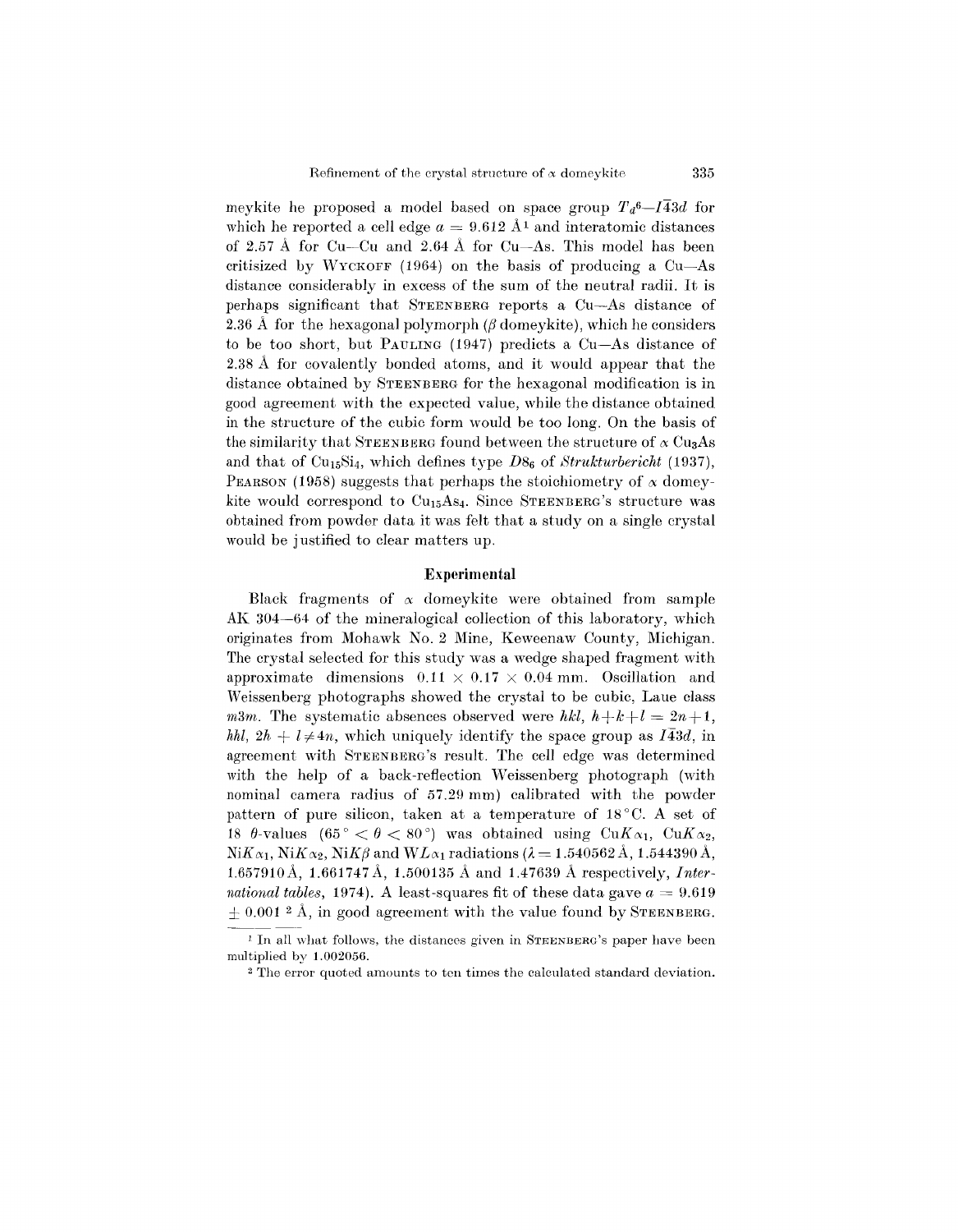# 336 J. E. IGLESIAS and W. NOWACKI

The intensity data were collected in a Weissenberg geometry diffractometer (Supper-Pace) using Ni-filtered Cu radiation. The crystal was rotated around [010] and the intensities were measured by the moving-crystal-stationary-counter technique, with a wide receiving aperture in front of the Xe-filled proportional counter, and the channel width of the pulse-height analyzer set to accept about  $88\%$  of the incident energy. Eleven layers in reciprocal space, hol to  $h10l$  were explored for a total of 1048 reflections, distributed over the accessible reflections of one quarter of the Cu sphere. The basis for accepting a reflection as statistically non zero was

$$
\frac{(P-m\,b)^2}{P+m^2\,b} > 3.881
$$

where *P* is the total integrated peak count, and *b* is the background count corresponding to  $(1/m)$ th of the time used to measure *P*. A general absorption correction based on HOWBLLS' method (ALCOCK, 1970) was applied to the data. For the purposes of this correction the crystal was described as a convex polyhedron bounded by six faces. The maximum and minimum values of the calculated transmission factor (on *F2)* were respectively 0.3209 and 0.0698. Weights were assigned by the formula (GABE, 1966)

$$
w = \frac{1}{\sigma^2(F)} = \frac{4 (P - mb)}{K (P + m^2 b)}
$$

where  $K$  is the product of the absorption, Lorentz and polarization corrections. Symmetry equivalent reflections were then merged by weighted average. The discrepancy between equivalent reflections, estimated by the residual

$$
\frac{\sum\limits_{j}(\sum\limits_{i}|F_{i}-\overline{F}|)_{j}}{\sum\limits_{j}(\sum\limits_{i}F_{i})_{j}}
$$

was 0.0398 *(i runs over all equivalent reflections of a particular set* and *j* runs over all independent reflections). Friedel pairs of the type *hkl* and  $\bar{h}$ kl were considered as independent reflections since the space group is non-centrosymmetric and there was some hope of detecting the small effect of anomalous dispersion. After merging equivalent reflections, a total of **147** independent structure amplitudes was obtained (systematic absences not counted), of which eight were unobserved.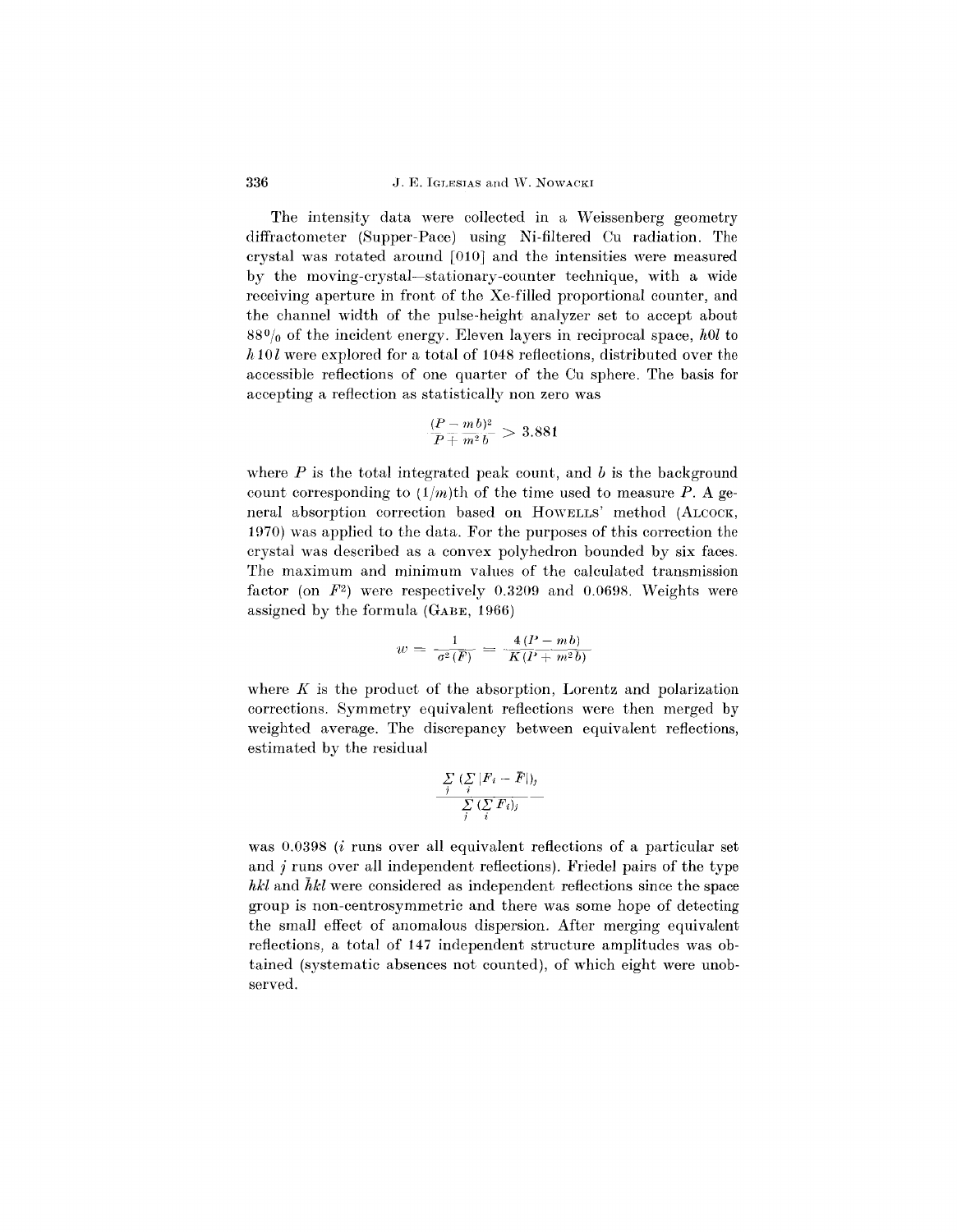## Refinement

The structure was refined by least-squares methods starting from the atomic parameters published by STEENBERG  $(1938)$ . A few cycles of refinement using isotropic thermal parameters gave  $R = 0.076$  for all 147 reflections. In subsequent cycles the eight unobserved reflections were assigned zero weight, and the same was done with the eight strongest reflections, because they were suspected of being affected by extinction (their observed values were much lower than the calculated ones, and their influence was producing ill-behaved thermal parameters). Six cycles of least-squars refinement with anisotropic thermal parameters lowered the discrepancy index to  $R = 0.0256$  for the 131 reflections used in the refinement, and  $wR = 0.0191$ . With the atomic parameters thus obtained, a structure-factor calculation gave  $R = 0.0433$  for all 147 reflections,  $\{R = \Sigma | |F_0| - |F_c| / \Sigma |F_0|, wR =$  $[\Sigma w(|F_{\rm o}| - |F_{\rm e}|)^2/\Sigma w|F_{\rm o}|^2]^{1/2}, w=1/\sigma^2(|F_{\rm o}|)].$  The standard deviati of an observation of unit weight was 0.7. The atomic scattering factors were taken from CROMER and MANN (1968); those corresponding to neutral atoms were used, corrected for the real and imaginary part of the dispersion term. Separate refinements were carried out with positive and negative signs for  $f''$ , and from these the correct absolute orientation was ascertained by means of a statistical test (HAMILTON, 1965) by which it was possible to reject the incorrect one at least at the 0.005 significance level. The *R* values quoted above correspond to the refinement with  $f'' > 0$  but this (ROGERS, 1975) merely indicates how the crystal was mounted in the diffractometer. The final atomic coordinates are listed together with STEENBERG'S in Table 2. This table also contains the final values for the anisotropic

| $\boldsymbol{a}$                     | $9.612 \text{ Å}$    | $9.62 \text{ Å}$                                   | $9.619(1)$ Å |  |             |  |                    |  |  |
|--------------------------------------|----------------------|----------------------------------------------------|--------------|--|-------------|--|--------------------|--|--|
|                                      | STEENBERG (1938)     | BERRY and THOMPSON (1962)                          | This work    |  |             |  |                    |  |  |
|                                      | $\varrho_{\text{x}}$ | $7.92 \text{ g/cm}^3$                              |              |  |             |  |                    |  |  |
| $\mu$                                |                      | 487.3 cm <sup>-1</sup> (for $\lambda = 1.54178$ Å) |              |  |             |  |                    |  |  |
|                                      | F(000)               | 1920 electrons                                     |              |  |             |  |                    |  |  |
| Molecular weight<br>Z<br>Space group |                      | 265.54<br>16<br>$I\overline{4}3d$                  |              |  |             |  |                    |  |  |
|                                      |                      |                                                    |              |  | Composition |  | Cu <sub>3</sub> As |  |  |

Table 1. *Diffraction data of*  $\alpha$  *domeykite*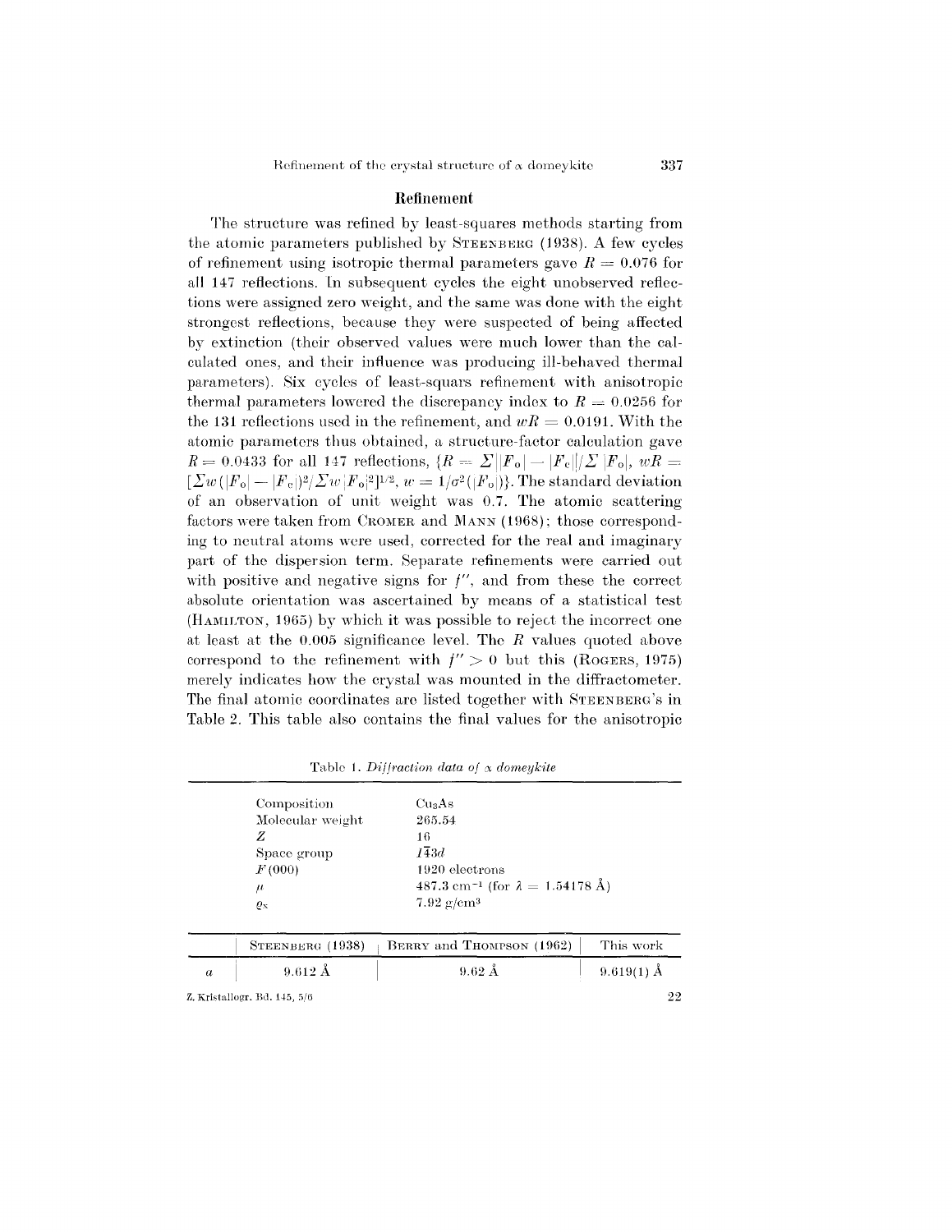thermal parameters. The root-mean-square displacements of the atoms along the thermal ellipsoid axes, and the angles of these with the crystal axes are presented in Table 3.

An electron-density difference map showed negative regions at the atomic positions, an effect not entirely unexpected since the stronger observed structure amplitudes were lower than their calculated values. A second differential density map was computed assigning the strong reflections their calculated amplitudes. This map showed maxima at the atom locations of about  $0.6 e/\text{\AA}^3$  and  $0.5 e/\text{\AA}^3$  for As and Cu respectively. The map also showed other maxima of about  $0.9 e/\text{\AA}^3$ , and some of them were at the *12a* sites which correspond to additional Cu locations in the structure of CU15Si4. There were however other humps of similar density at other locations in the unit cell, and they

Table 2. Positional and thermal parameters for  $\alpha$  domeykite (standard deviations in parentheses), the temperature factor being  $\exp \left[-(h^2 \beta_{11} + k^2 \beta_{22} + l^2 \beta_{33} + hk \beta_{12})\right]$  $+ kl\beta_{23})$ ].

| Atom | position       | Wyckoff   STEENBERG<br>(1938) | This work                    | Thermal parameters                                                                                                                                                                                                        |
|------|----------------|-------------------------------|------------------------------|---------------------------------------------------------------------------------------------------------------------------------------------------------------------------------------------------------------------------|
| Cu   | $48e$ 1        |                               | $x = -0.03$ $x = -0.0293(1)$ | $\beta_{11} = 0.0029(1)$<br>$xyz$ $ y=0.12 y=0.1202(1) \beta_{22}=-0.0023(1)$<br>$z = 0.20$ $z = 0.1876(1)$ $\beta_{33} = 0.0044(1)$<br>$\beta_{12} = -0.0001(1)$<br>$\beta_{13} = 0.0009(1)$<br>$\beta_{23} = 0.0001(1)$ |
| As   | $16c$ 3<br>xxx |                               |                              | $x = -0.03$ $x = -0.02980(7)$ $\beta_{11} = \beta_{22} = \beta_{33} = 0.00190(6)$<br>$\beta_{12} = \beta_{13} = \beta_{23} = -0.00009(7)$                                                                                 |

|  | Table 3. Data on the thermal ellipsoids of the atoms in $\alpha$ domeykite |                            |                         |  |
|--|----------------------------------------------------------------------------|----------------------------|-------------------------|--|
|  | $FH$ <sub>11</sub> Root-mean-                                              | $\Lambda \sim \sim 1 \sim$ | $\Lambda$ and $\Lambda$ |  |

| $_{\rm{Atom}}$ | R<br>isotropic*   | Ellipsoid<br>axis | Root-mean-<br>square<br>amplitude | Angle<br>with a  | Angle<br>with b  | Angle<br>with c |
|----------------|-------------------|-------------------|-----------------------------------|------------------|------------------|-----------------|
| Cu             | $1.194~\AA$       |                   | $0.1034$ Å                        | $116.22^{\circ}$ | $149.60^{\circ}$ | $75.70^{\circ}$ |
|                |                   | $\mathbf 2$       | 0.1088                            | 37.58            | 120.27           | 110.07          |
|                |                   | 3                 | 0.1511                            | 65.14            | 87.47            | 25.01           |
| As             | $0.703 \text{ Å}$ | 1                 | 0.0897                            | 54.73            | 54.73            | 54.73           |
|                |                   | $\overline{2}$    | 0.0966                            | 65.60            | 65.60            | 144.25          |
|                |                   | 3                 | 0.0966                            | 113.80           | 113.80           | 34.79           |
|                |                   |                   |                                   |                  |                  |                 |

 $\bar{z}$ 

\* HAMILTON (1959).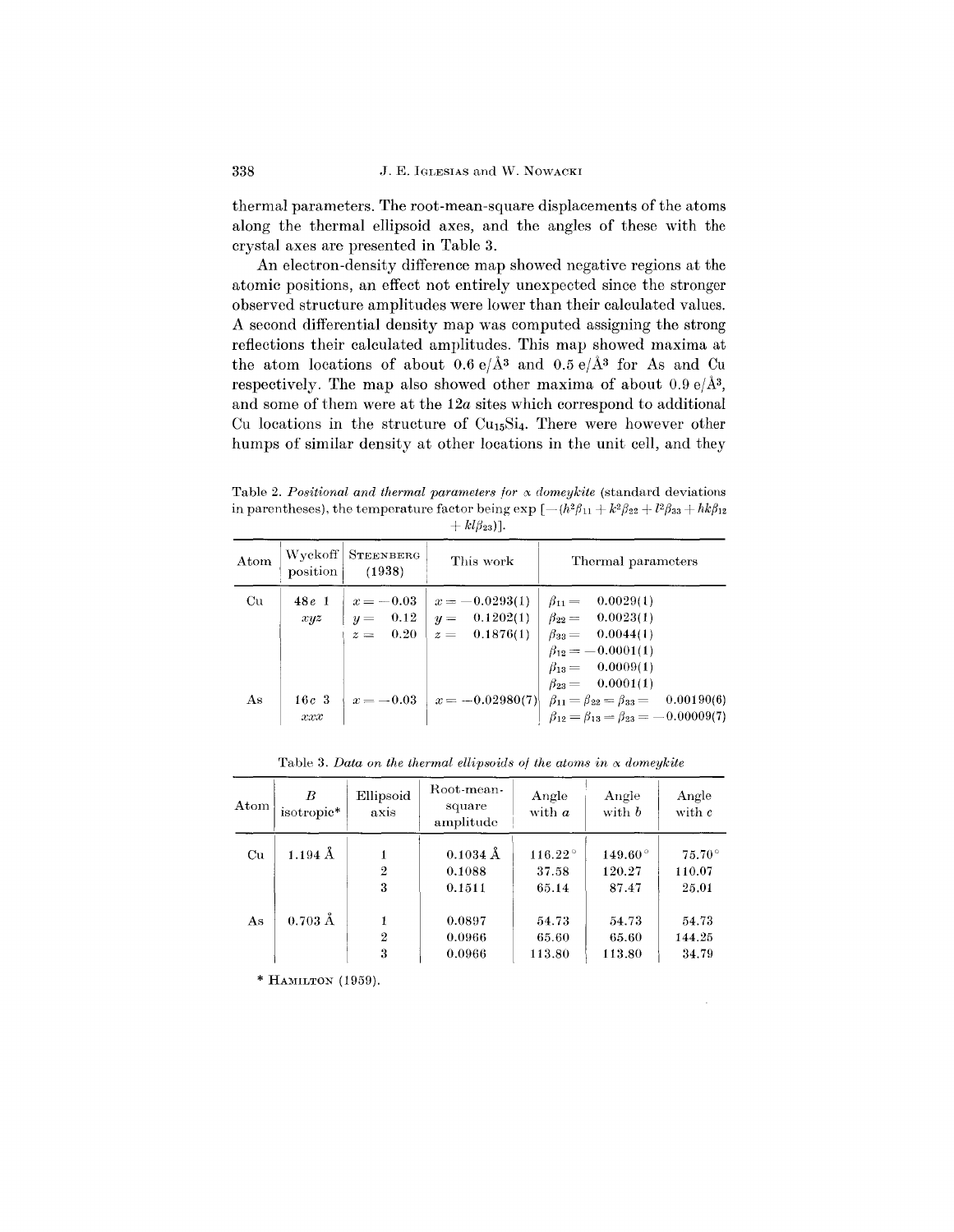probably represent nothing more than background noise due to series termination (maximum value of  $(\sin \theta)/\lambda$  is 0.61).

From these results we conclude that the formula of  $\alpha$  domeykite is indeed Cu<sub>3</sub>As and not Cu<sub>15</sub>As<sub>4</sub> as suggested by PEARSON (1958) and HEYDING and DESPAULT (1960). The latter authors also conclude from their work and that of BOLFA, PASTANT and ROUBAULT (1950) that  $\alpha$  domeykite is exclusively a high-pressure phase. However,  $\alpha$  domeykite has been synthesized at atmospheric pressure by WElL and HOCART (1951), although the lattice parameter they report 9.67 A, is slightly longer than the values given in Table 1, and also longer than the value (9.60 Å) that these authors finde for a sample of  $\alpha$  domeykite from Paracatas (Mexico).

## **Discussion**

The result of the above analysis confirm that STEENBERG'S(1938) model for the structure of  $\alpha$  domeykite was correct, and considering the experimental method used and the time of its publication, very accurate. The position of the As atom is almost exactly the same in both models (the displacement amounts to 0.003 A) and that of the Cu atom is very similar, the difference between both positions being only 0.12 A. This however, considerably changes some of the interatomic distances, as can be appreciated in Table 4, in particular some among the Cu-Cu distances. Our shortest Cu-As distance of 2.414 A agree very well with the corresponding distance found in lautite, AsCuS (2.417 Å, MARUMO and NOWACKI, 1964; 2.416 Å, CRAIG and STEPHENSON, 1965), and is not very different from PAULING's (1947) predicted value for covalently bonded atoms (2.383 A). This distance corresponds to 2.39 A in STEENBERG'S paper; for unknown reasons STEENBERG quoted 2.64 Å as the (shortest) Cu-As distance, while his model in fact contains also shorter distances of 2.39 A and 2.60 A. The error has propagated into reference books *(Strukturbericht,* 1941; WYCKOFF, 1964), and the validity of the structure has even been questioned for that reason (see above).

The Cu-Cu distances are in good agreement with the distance found in the metal (2.55 A, *International tables for x-ray crystallography,* vol. III), and their spread is smaller in our model than in STEENBERG's version. It should be noted that STEENBERG's coordinates produce Cu-Cu distances of 2.50 Å, 2.55Å, 2.57 Å and 2.75 Å (Table 4) of which only the last two are mentioned in his paper and **in** the subsequent literature.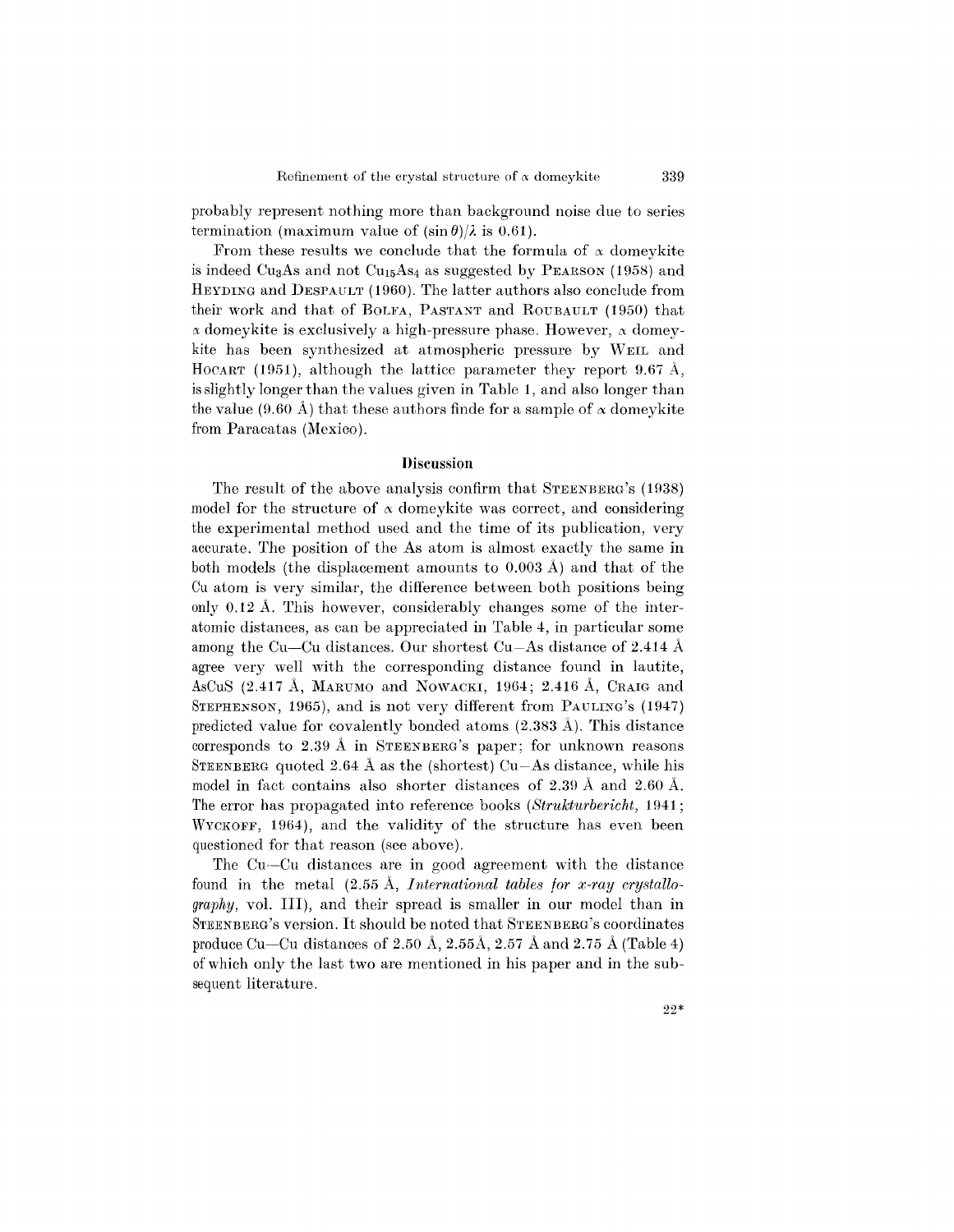|             | This work                    | STEENBERG**                      |
|-------------|------------------------------|----------------------------------|
| $As=Cu$     | $-2.414~\rm\AA$<br>$3\times$ | $-2.39~\text{\AA}$<br>$3 \times$ |
|             | $3 \times 2.540$             | $3\times$ 2.64                   |
|             | $3\times$ 2.605              | $3\times -2.60$                  |
|             | $3 \times 3.404$             | $3\times$<br>3.29                |
|             | next As-Cu $=4.155$          |                                  |
| $Cu - As$   | 2.414                        | 2.39                             |
|             | 2.540                        | 2.64                             |
|             | 2.605                        | 2.60                             |
|             | 3.404                        | 3.29                             |
| $Cu$ — $Cu$ | 2.562                        | 2.57                             |
|             | 2.604<br>$2\times$           | 2.55<br>$2\times$                |
|             | 2.604                        | 2.50                             |
|             | $2\times$<br>2.615           | 2.75<br>$2\times$                |
|             | 2.922<br>$2\times$           | 2.94<br>$2\times$                |
|             | 3.941<br>$2\times$           | 4.04<br>$2\times$                |

Table 4. Interatomic distances\* less than  $4 \text{ Å}$  in  $\alpha$  domeykite

\* All distances in this work have an estimated standard deviation of  $0.001 \text{ Å}$  (error in cell dimensions not included in the estimation).

\*\* Distances calculated using  $a = 9.612$  Å and the atomic parameters given in STEENBERG's paper.

The structure can be described as a distortion of the  $\beta$ -W structure type  $(A15, Struktur bericht, 1937, p. 6)$ . The As atoms are approximately at the nodes of a body-centered lattice with a cell edge equal to half that of the crystal, occupying positions homologous to those of  $W_I$  in the A15 type. The Cu atoms are not far from the array of sites which define the  $\frac{1}{4}\frac{1}{4}\frac{1}{4}W_2$  lattice complex<sup>3</sup> (FISCHER, BURZLAFF, HELLNER and DONNAY, 1973, p. 37); these are the positions occupied by  $W_{II}$  in the A15 type. The distance from the As atoms to their ideal position amounts to only  $0.052 \text{ Å}$ ; the corresponding distance for Cu atoms is larger, 0.665 Å. The  $\alpha$ -domeykite structure and the  $A15$  structure (cell edges doubled) are depicted together in Fig. 1. The cell edge of the A15 structure has been taken (after doubling) as equal to that of  $\alpha$  domeykite, in order to facilitate direct comparison.

In the ideal structure, the As atom would be icosahedrally surrounded by 12 Cu atoms at a distance of  $\sqrt{5a/8} \approx 2.689$  Å. In the real structure,

<sup>&</sup>lt;sup>3</sup> Kind information of Prof. W. FISCHER, Münster.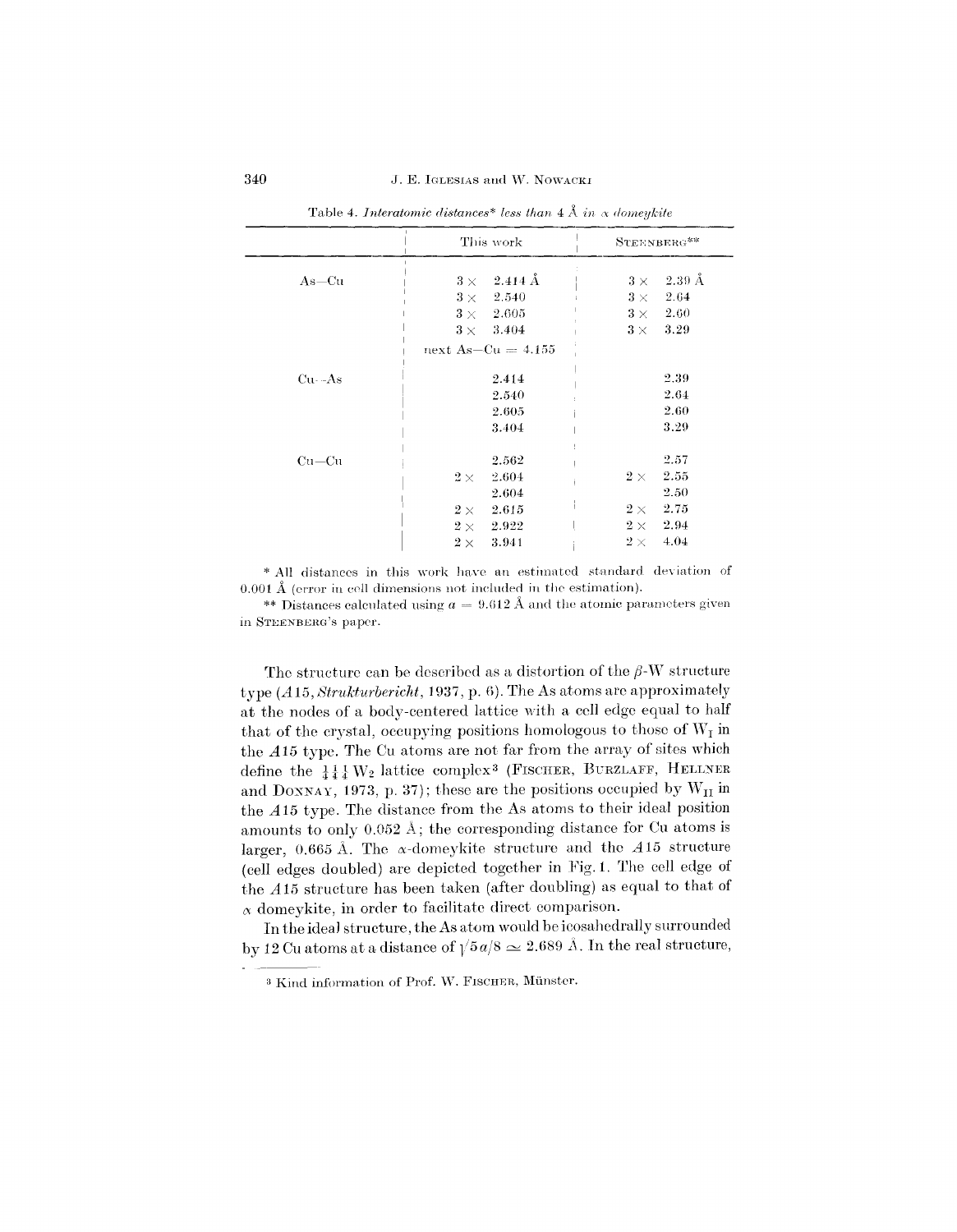Refinement of the crystal structure of  $\alpha$  domeykite **341** 



Fig.1. (a) Projection of the structure of  $\alpha$  domeykitc in the [001] direction. Large circles are As atoms, smaller circles are Cu Atoms. (b) Projection of the idealized structure  $(\beta \cdot W = A 15$  type) in the [001] direction. Symbols as in (a)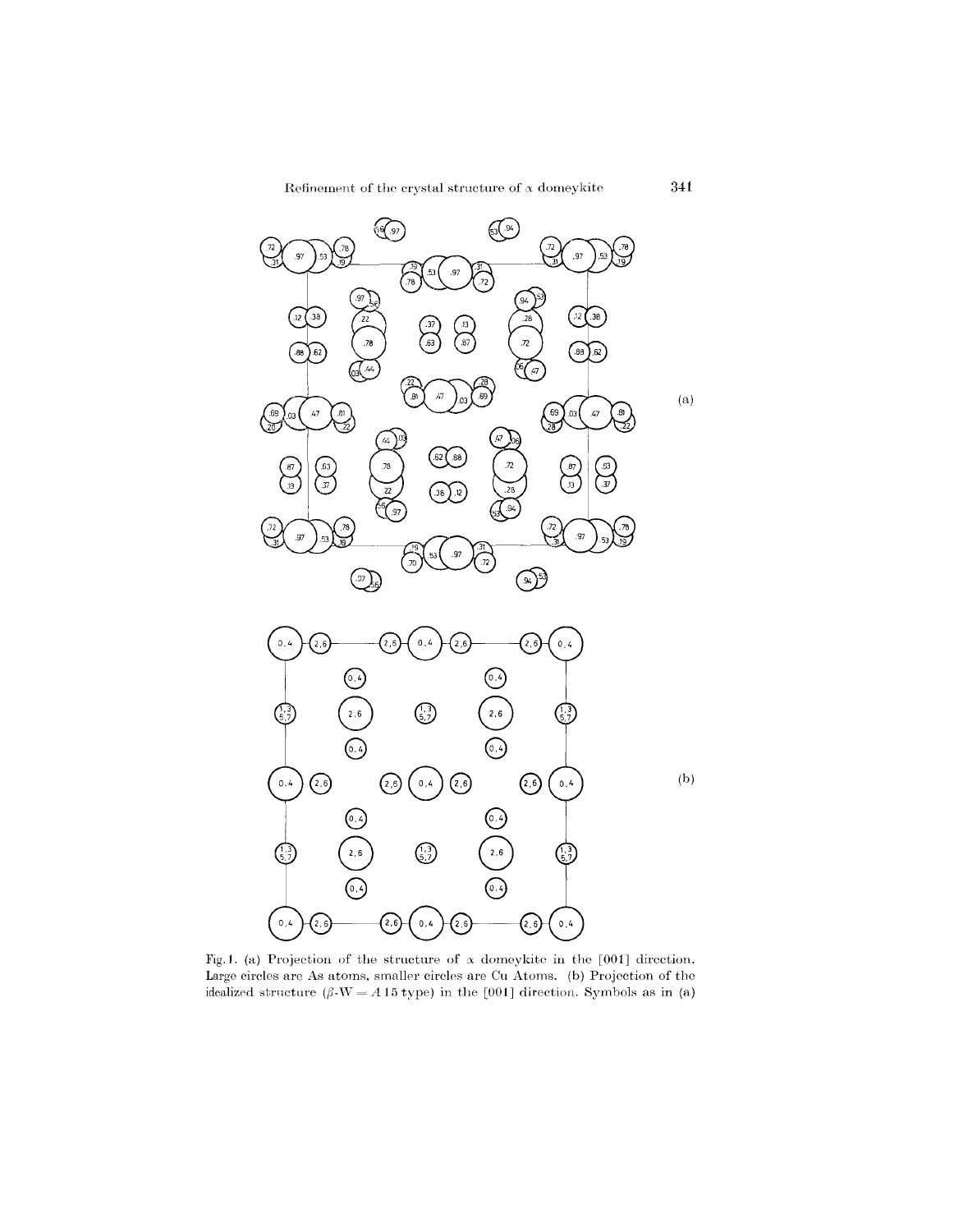

Fig.2. Projections in the [111] direction of the Cu polyhedra around As atoms (central atoms not shown); heights in fractions of the length of the body diagonal (a) Idealized structure, heights in 1/24ths. Central atom at 6/24. (b) Distorted icosahedron observed *in* actual structure. Central atom at 0.22. (c) Coordination polyhedron which results if only the nine shortest Cu-As distances are considered. Central atom at 0.22. Distances from central atom: 2.414 A to atoms at 0.20, 2.540 A to atoms at 0.34 and 2.605 A to atoms at 0.09

there are 9 Cu atoms at distance between 2.414  $\AA$  and 2.605  $\AA$  of the As atom, and the remaining three Cu atoms which would complete the icosahedron are at 3.404 A. The average distance is then 2.741 A, not very different from the theoretical value. The ideal icosahedron, the distorted icosahedron, and the actual coordination polyhedron that results of only considering a coordination number of 9 are shown in projection parallel to [111] in Fig. 2. The observed ninefold coordination polyhedron can be regarded as a distorted version of the vertex figure of the semiregular four-dimensional polytope  $S \{3, 4, 3\}$ (COXETER, 1973, p. 151-152), which has been reported as a structural feature in R-l05 elemental boron (see, for instance, DONOHUE, 1974, p. 61-78). In that structure, the polyhedron results of the condensation of three empty boron icosahedra. It is also possible to interpret the coordination polyhedron of As in  $\alpha$  domeykite as the result of the condensation of three Cu-filled icosahedra made up of Cu and As atoms, but since the 12 Cu vertex distances in these icosahedra are not the 12 shortest observed distances around a Cu atom, and these icosahedra are very distorted, we prefer not to carryon the analogy any further.

The coordination of a Cu atom in the ideal *A* 15 structure would be to 8 Cu atoms at a distance  $a/4\sqrt{3}/2 \sim 2.945 \text{ Å}$ , to two Cu atoms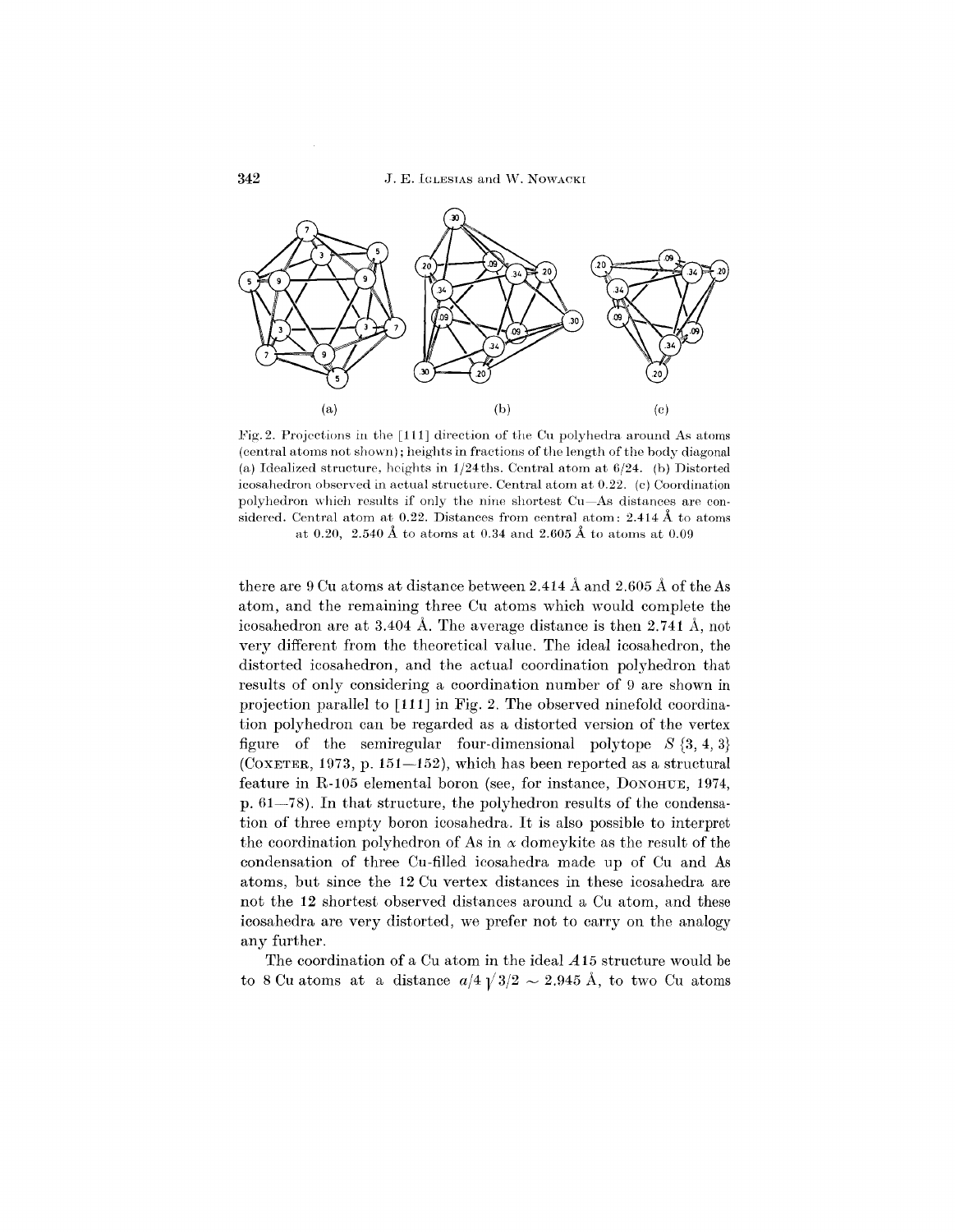

Fig. 3. Coordination poJyhedron around a Cu atom, projected in the [111] direction. Large circles are As, smaller circles are Cu. Indicated distances are in  $\AA$ 

at  $a/4 \simeq 2.405$  Å, and to four As atoms at a distance of  $a\sqrt{5}/8 \simeq 2.688$ Å. The resulting average Cu-Cu distance would be 2.873 A. The average distance in the observed structure for the ten shortest Cu-Cu distances is 2.933 A. The actual coordination polyhedron around the Cu atoms is not easy to define (Fig. 3). There are three As atoms at 2.414 A, 2.540 A and 2.605 A, and six Cu atoms at distances ranging between 2.562 A and 2.615 A. Two more Cu atoms are at 2.922 A from the central atoms; but these can be perhaps considered as nonbonded, since their distances interrupt an otherwise smooth sequence of Ou-Cu separations. We can calculate the average Cu-Cu separation by PAULING's (1947) equation.

$$
\varDelta R(n) = 0.3 \cdot \log n
$$

by puting

$$
n = \frac{1}{m} (5.44 - 3)
$$

where *m* is the number of Cu atoms bonded to the central atom, and 5.44 and 3 are the metallic valence of Cu and As respectively. If we assume there are six Cu atoms bonded to the central atom, the average  $Cu-Cu$  separation is calculated as 2.580 Å, while the observed average value for the six shortest distances is 2.601 A; if the assumption is made that eight Cu atoms are bonded to the central Cu, the calculated distance is 2.655 A. and the observed value is 2.681 A. Therefore it is not absolutely clear that the last two atoms should be excluded from the coordination sphere. The polyhedron formed by  $3 \text{ As} + 6 \text{ Cu atoms}$ could be described as a distorted triangular antiprism formed by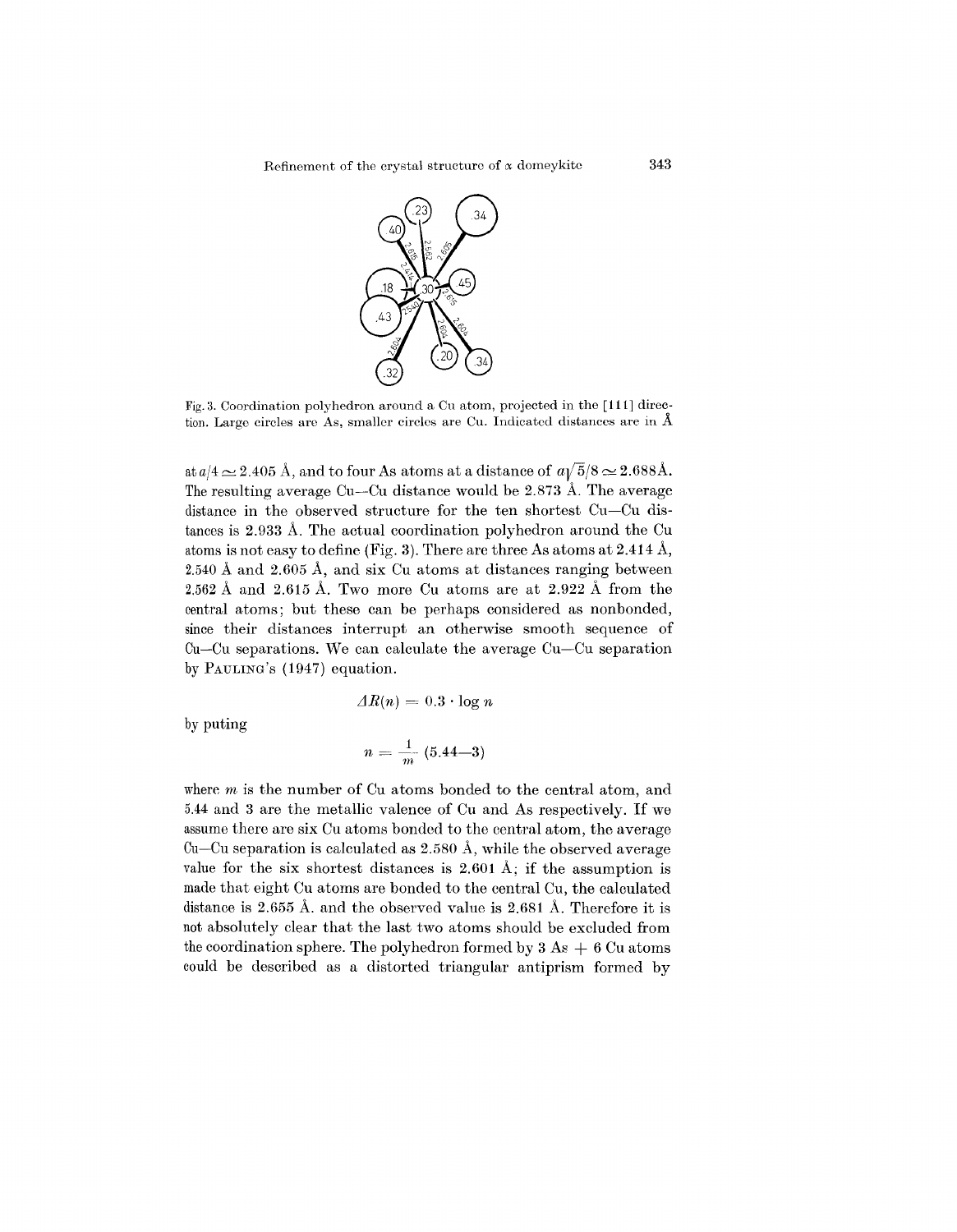$5 \text{ Cu } + 1 \text{ As}, \text{ plus } 2 \text{ As } + 1 \text{ Cu lying close to its equator, } i.e.$ plane through the ccntral Cu atom parallel to the two triangular faces.

In view of the relations between the structure of  $\alpha$  domeykite and the  $\overline{A}$  15 type, and the apparently well-established fact that  $\alpha$  domeykite is a low-pressure phase  $(1-1000 \text{ bars})$ , one can speculate with the possibility that this compound would perhaps undergo a second-order phase transition to the *A* 15 type at sufficiently high pressures.

## Acknowledgement

We extend our thanks to Dr. V. DIVJAKOVIĆ, Dr. A. EDENHARTER and PD Dr. P. ENGEL for their help with experimental and computing techniques. 'The work was supported by Schweizerischer Nationalfonds zur Förderung der wissenschaftlichen Forschung (project no. 2.228-0.74) and Stiftung Entwicklungsfonds Seltene Metalle.

#### References

- N. \V. ALCOCK (1970), The analytical metbod for absorption correction, in *Crystallographic computing*, F. R. AHMED (editor), Munksgaard, Copenhagen, p. 271-278.
- L. G. BERRY and R. M. THOMPSON (1962), *X-ray powder data for ore minerals: The Peacock atlas.* Geol. Soc. Amer., New York, p. 30.
- J. BOLFA, R. PASTANT et M. ROUBAULT (1950), Réalisation de la synthèse des arséniures de cuivre par frittage. C. R. Acad. Sci. [Paris] 230, 103--104.
- H. S. M. COXETER (1973), *Regular polytopes*, 3rd edition, Dover Publ. Inc., New York, p, 163.
- D. C. CRAIG and N. C. STEPHENSON (1965), The crystal structure of lautite, CuAsS. Acta Crystallogr. 19, 543-547.
- D. T. CROMER and J. B. MANN (1968), X-ray scattering factors computed from numerical Hartree-Fock wave functions. Acta Crystallogr. A  $24$ ,  $321-324$ .
- J. DONOHI:E (1974), *The structures of elements,* John \Viky and Sons, New York, p. 68 and foIl.
- W. FISCHER, H. BURZLAFF, E. HELLNER and J. D. H. DONNAY (1973), Space groups and lattice complexes. Natl. Bureau Standards, \Vashington, p. 73.
- E. J. GABE (1966), 1620 programs from the Institute for Cancer Research Dept. of Molecular Structure (Physics DepL) I.C.R. 16, Data reduction.
- W. C. HAMILTON (1959), On the isotropic temperature factor equivalent to a given anisotropic temperature factor. Acta Crystallogr.  $12,609-610$ .
- $W$ . C. HAMILTON (1965), Significance tests on the crystallographic  $R$  factor, Acta Crystallogr, 18, 502-510.
- R. D. HEYDING and G. J. G. DESPAULT (1960), The copper-arsenic system and the copper arsenide minerals. Canad. J. Chem.  $38, 2477-2481$ .
- *International tables for x-ray crystallography* (1962), Vol. III. The Kynoch Press, Birmingham.
- *International tables for x-ray crystallography* (1974), Vol. IV. The Kynoch Press, Birmingham.